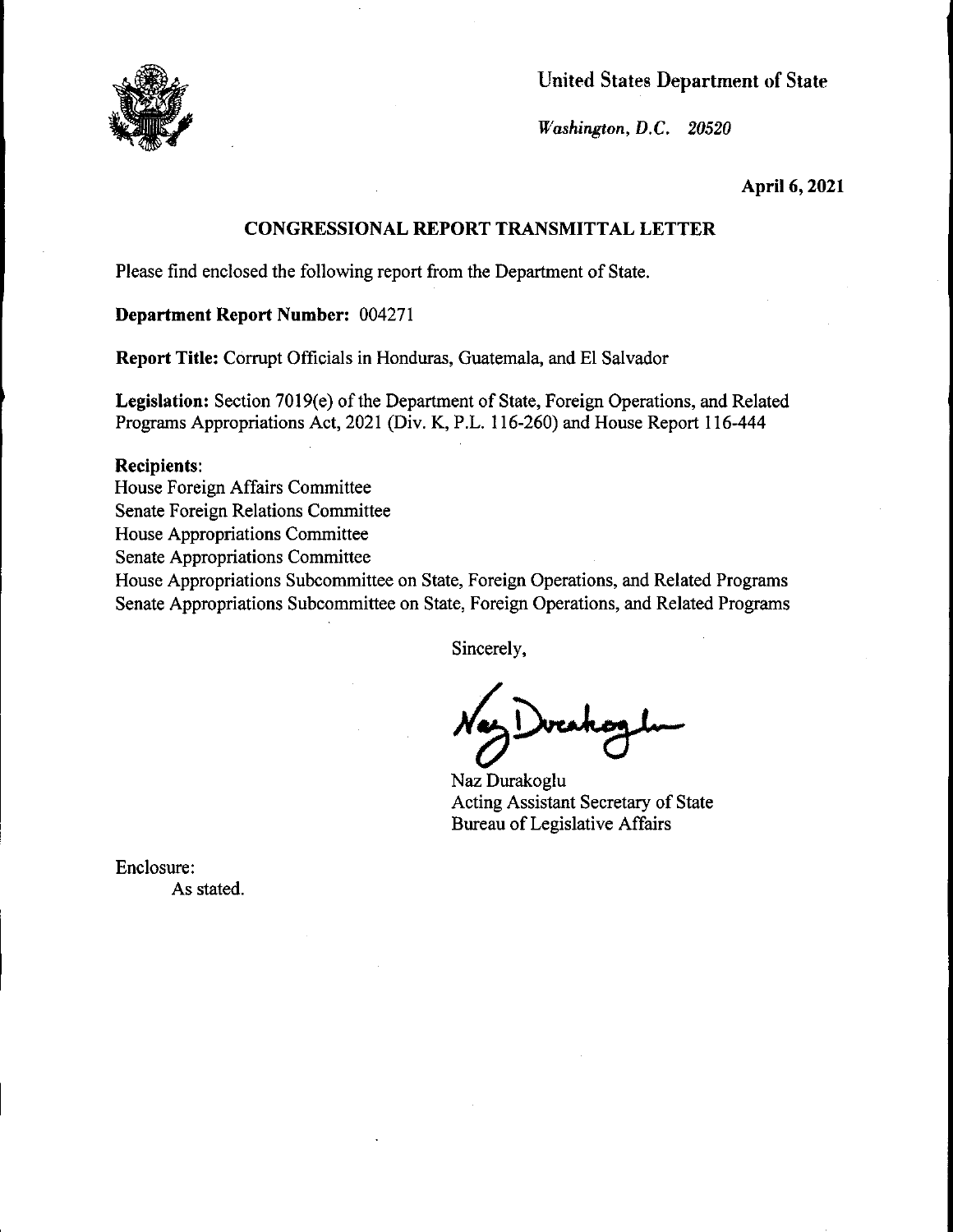

# **Report to Congress on Corrupt Officials in Honduras, Guatemala, and El Salvador Section 7019(e) of the Department of State, Foreign Operations, and Related Programs Appropriations Act, 2021 (Div. K, P.L. 116-260) and House Report 116-444**

Consistent with section 7019(e) of the Department of State, Foreign Operations, and Related Programs Appropriations Act, 2021 (Div. K, P.L. 116-260) ("FY 2021 SFOAA") and House Report 116-444, this report, prepared by the Department of State, in coordination with the Department of the Treasury, is being submitted to the House Foreign Affairs Committee, Senate Foreign Relations Committee, House and Senate Appropriations Committees, and the House and Senate Appropriations Subcommittees on State, Foreign Operations, and Related Programs.

Consistent with the requirements of section  $7019(e)$ , this report identifies the following persons in Honduras, Guatemala, and El Salvador: (1) senior government officials who are known to have committed or facilitated acts of "grand corruption" or narcotics trafficking; (2) elected officials known to have received campaign funds that are the proceeds of narco-trafficking or other illicit activities in the last two years; and (3) individuals known to have facilitated the financing of political campaigns in any of the Northern Triangle countries with the proceeds of narco-trafficking or other illicit activities in the last two years. Consistent with the Joint Explanatory Statement accompanying the FY 2021 SFOAA, the list includes individuals for whom the Department is aware of media reporting, credible information, or allegations, of the conduct at issue. The Department will continue to review the individuals listed in the report and consider all available tools to deter and disrupt corrupt activity in the Northern Triangle countries.

The Department of State, in cooperation with the Department of the Treasury, continues to work vigorously to identify targets and impose sanctions under E.0. 13818, which implements and builds upon the Global Magnitsky Human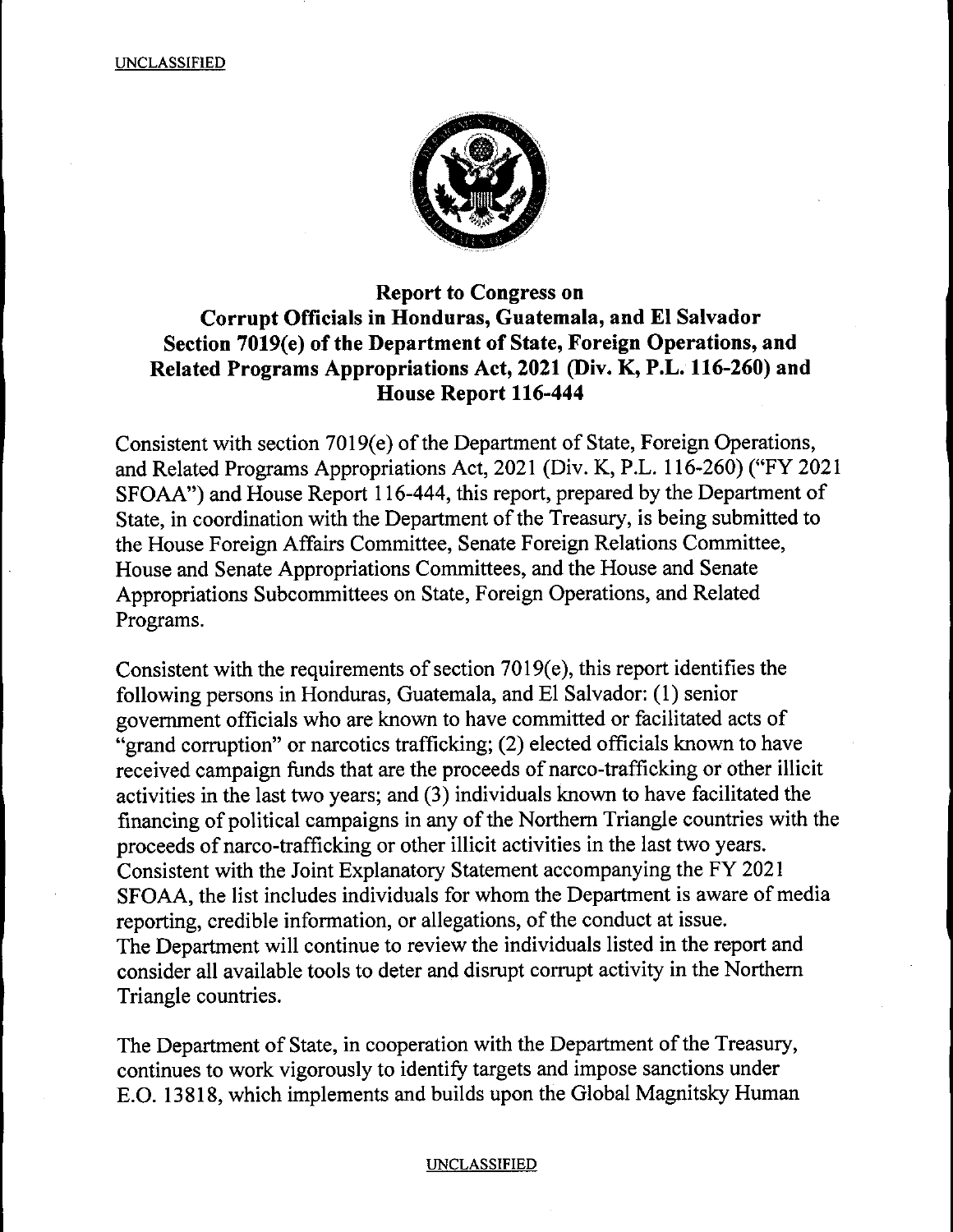Rights Accountability Act. The Department continually reviews information about potential targets identified internally or received from Congress, civil society, and other partners, including with respect to Northern Triangle countries, and works with the Department of the Treasury to impose sanctions when appropriate. The Department of State's annual reports pursuant to section 1264 of the Global Magnitsky Human Rights Accountability Act provide more details on the justification for the use of E.O. 13818 and the criteria used for determining when it was appropriate to use. The Department also continues to actively review credible allegations of corruption and utilize all other applicable authorities, as appropriate, to ensure corrupt officials are denied safe haven in the United States. State and the Department of the Treasury are available to brief Congressional offices on these efforts as appropriate.

# Section 1: Senior Government Officials Credibly Alleged to have Committed or Facilitated Corruption or Narcotics Trafficking

## *Honduras*

**Juan Carlos Valenzuela Molina,** current member of the Honduran National Congress.· Indicted in the Arca Abierta MACCIH-investigated corruption case for embezzling \$800,000 from various government agencies. A court provisionally dismissed Valenzuela's case in February 2019.

**Welsy Milena Vasquez Lopez,** current member of the Honduran National Congress. Indicted in the Arca Abierta MACCIH-investigated corruption case for embezzling \$800,000 from various government agencies. The case has not proceeded to trial.

**Milton Jesus Puerto Oseguera,** current member of the Honduran National Congress. Indicted in the Arca Abierta MACCIH-investigated corruption case for embezzling \$800,000 from various government agencies. The case has not proceeded to trial.

**Gustavo Alberto Perez,** current member of the Honduran National Congress. Indicted in the Arca Abierta MACCIH-investigated corruption case for embezzling \$800,000 from various government agencies. The case has not proceeded to trial.

**Oscar Najera,** current member of the Honduran National Congress. Alleged ties to Cachiros nacotrafficking organization. Designated by State Department under  $7031(c)$  for significant corruption.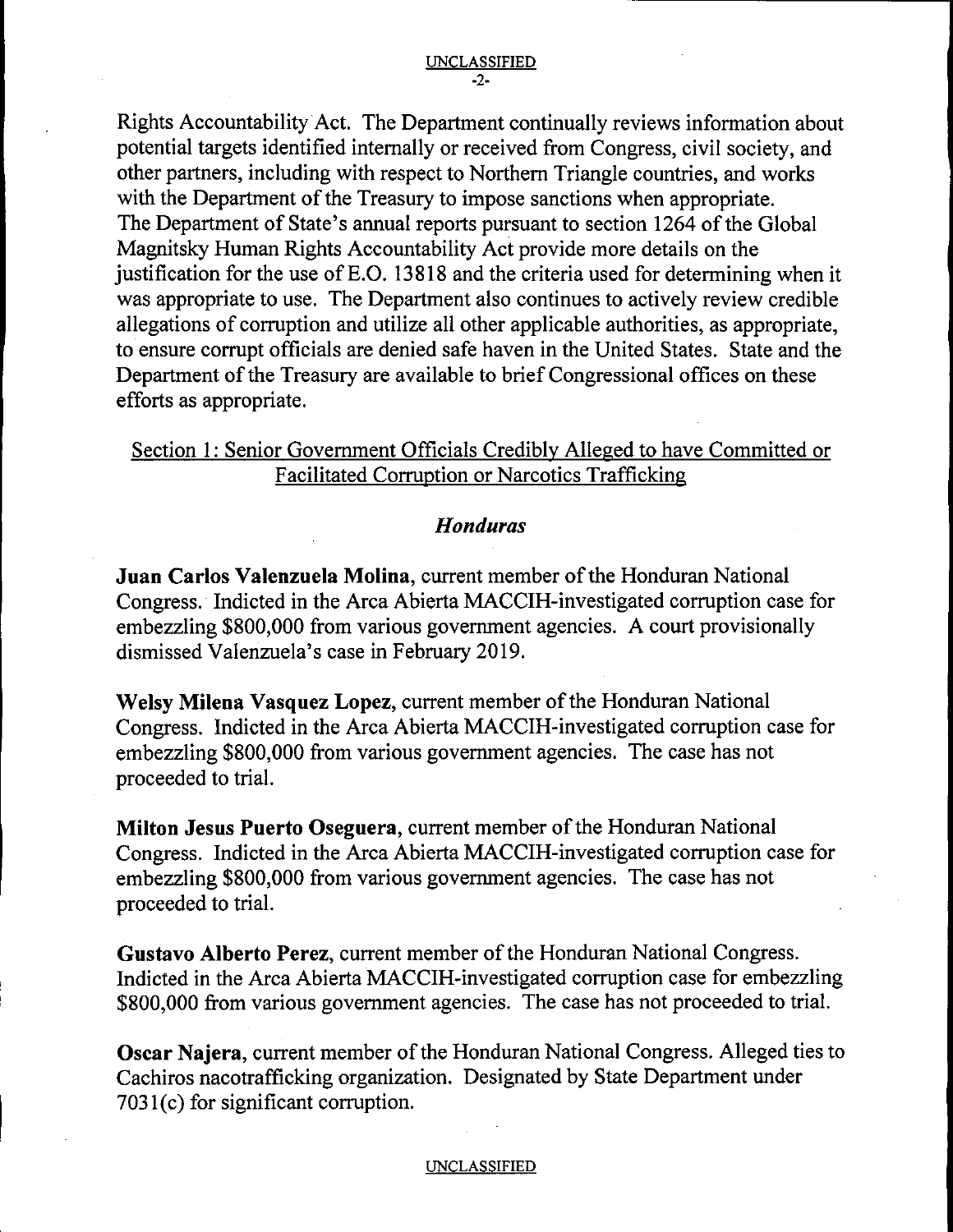**Gladys Aurora Lopez,** member of the Honduran National Congress Executive Board. Indicted in the Area Abierta MACCIH-investigated corruption case for embezzling \$800,000 from various government agencies.

# *Guatemala*

**Acisclo Valladares,** former Guatemalan minister of the economy laundered about \$10 million in cocaine profits for traffickers while paying bribes to corrupt politicians and pocketing some money that passed through the U.S. bank accounts of Miami companies. He was charged in the United States in 2020 with conspiring to commit money laundering but remains at large.

**Carlos Danilo Preciado Navarijo, the mayor of Ocós, San Marcos was detained** in 2021 and is accused of drug trafficking and its possible relationship with cartels in Mexico and Colombia. His capture was carried out at the Tocumen International Airport, in Panama, by Panama authorities at the request of the United States.

**Boris Roberto Espana Caceres,** member of Guatemalan Congress since 2012, served as first secretary of the Guatemalan Congress for the 2017-2018 term, and served as governor of the department of Chinquimula from 2005-2017. Credible news reports indicate Espana was a key intermediary in an influence peddling and active bribery corruption ring.

**Felive Alejos Lorenzana,** former first secretary of the Guatemalan Congress, was designated under Section 7031(c) in 2020 due to his involvement in significant corruption. While acting in his official capacity, Mr. Alejos was involved in corrupt acts to enrich himself, while also seriously harming U.S. businesses' international economic activities.

**Gustavo Adolfo Alejos Cambara,** former Guatemalan Presidential Chief of Staff, was designated under Section 7031(c) in 2020 due to his involvement in significant corruption.